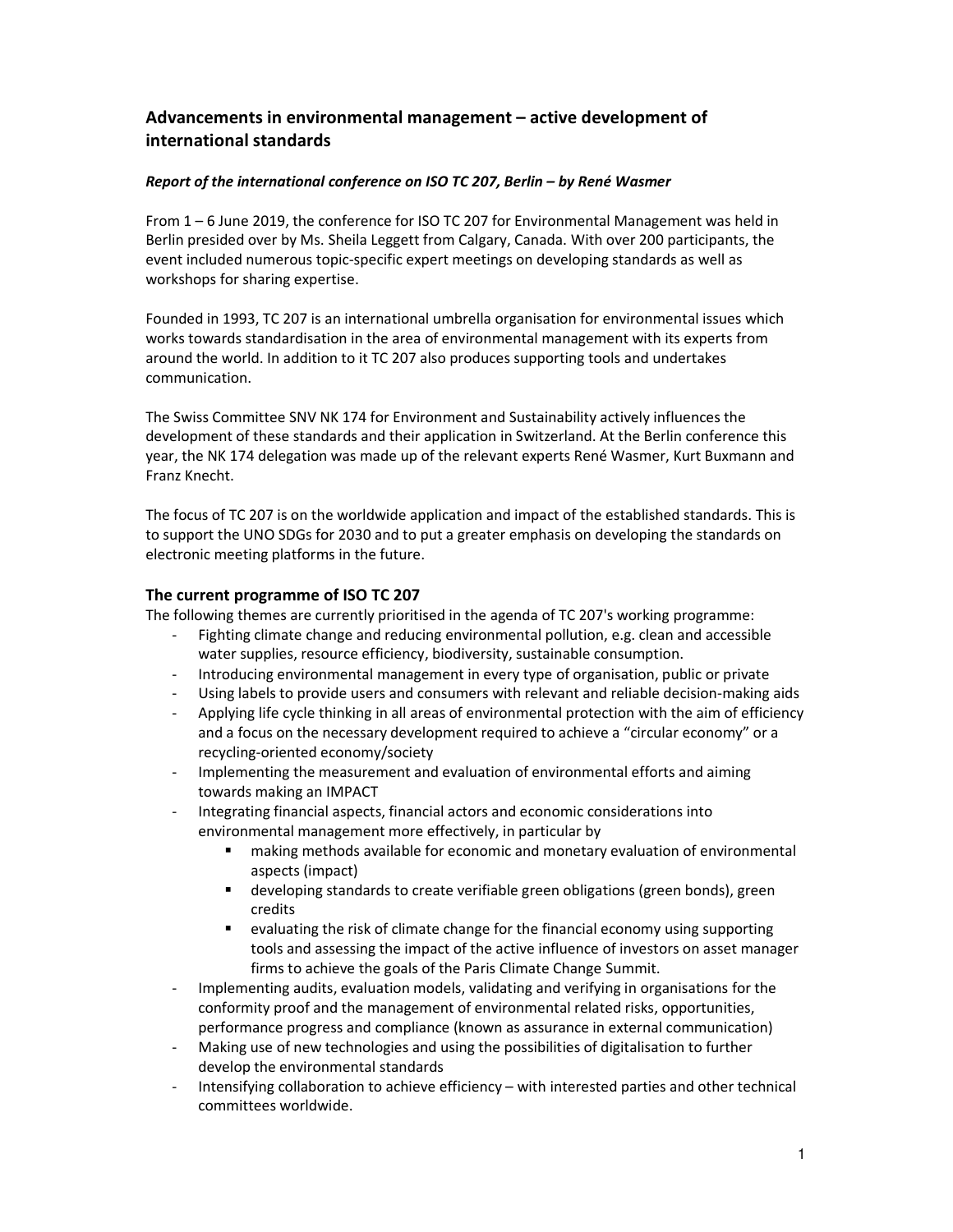# **Structure and networking for ISO TC 207**

TC 207's structure is formed from six sub-committees and numerous working, task, advisory and study groups which develop standards and are involved in information events and workshops with experts and interested parties (industry, industry organisations, environmental protection associations, economy representatives, authorities, etc.). TC 207 does not just strive towards relevance of its standards, but also towards technical up to date, high quality and worldwide accepted standards in order to maximise the benefits for users and the environment on an ongoing basis.

ISO TC 207 has an impressive global network. Alongside experts from all over the world who create the standards, almost all relevant, interested parties are actively connected with TC207 and its developments via a liaison membership.

### **What the environmental standards of ISO TC 207 achieve**

TC 207 currently has over 41 published ISO standards. There are also 29 projects which either aim towards revising current standards or producing new ones. TC 207 standards are principally implemented voluntarily and applied as part of self-regulation. They support users in areas such as environmental management, in the evaluation and management of environmental impacts, for communication measures, for demonstrating conformity & compliance, in competition and in many other regard if the focus is on developing and implementing competence, aiming towards greater impact and progress or the use of recognised forms of proof of conformity.

There are an increasing number of recommendations of and references to TC 207 standards, e.g. as best practice recommendations in legal and official documents or in the area of voluntary duties and contractual agreements within trade and industry or in other privately established industry-specific topics. ISO standards tailored to the financial market are being developed for due diligence as well as for the creation of green bonds, obligations and credits.

ISO standards can make an important contribution to the economy and society in promoting sustainable and responsible action and behaviour, successful collaboration and beneficial innovations.

You can find details on TC 207 and the projects at https://www.iso.org/committee/54808.html

# **Relevance and impact of the ISO TC 207 standards**

There are a number of developments worthy of mention from the last TC 207 conference which promoted advancements in environmental management and the attainment of improvement on environmental matters and sustainable action in economy. The relevant drivers and topics from the Berlin conference are:

Extension of TC 207's contract

*From now on, the contract should be adapted to so that in the future, environmental standards also include social and financial aspects relating to environmental management and environmental impacts.* 

*Note:* 

*In the last four years, this adaption has already been pragmatically carried out by the new projects: ISO 14008:2018 Monetary valuation of environmental impacts and related environmental aspects ISO 14007:2019 Determining environmental costs and benefits ISO 14030 (completion 2019-20) Green debt instruments – Green bonds, green loans, taxonomy, verification ISO 14097 (2020) Greenhouse gas management and related activities – investments, financing and climate change*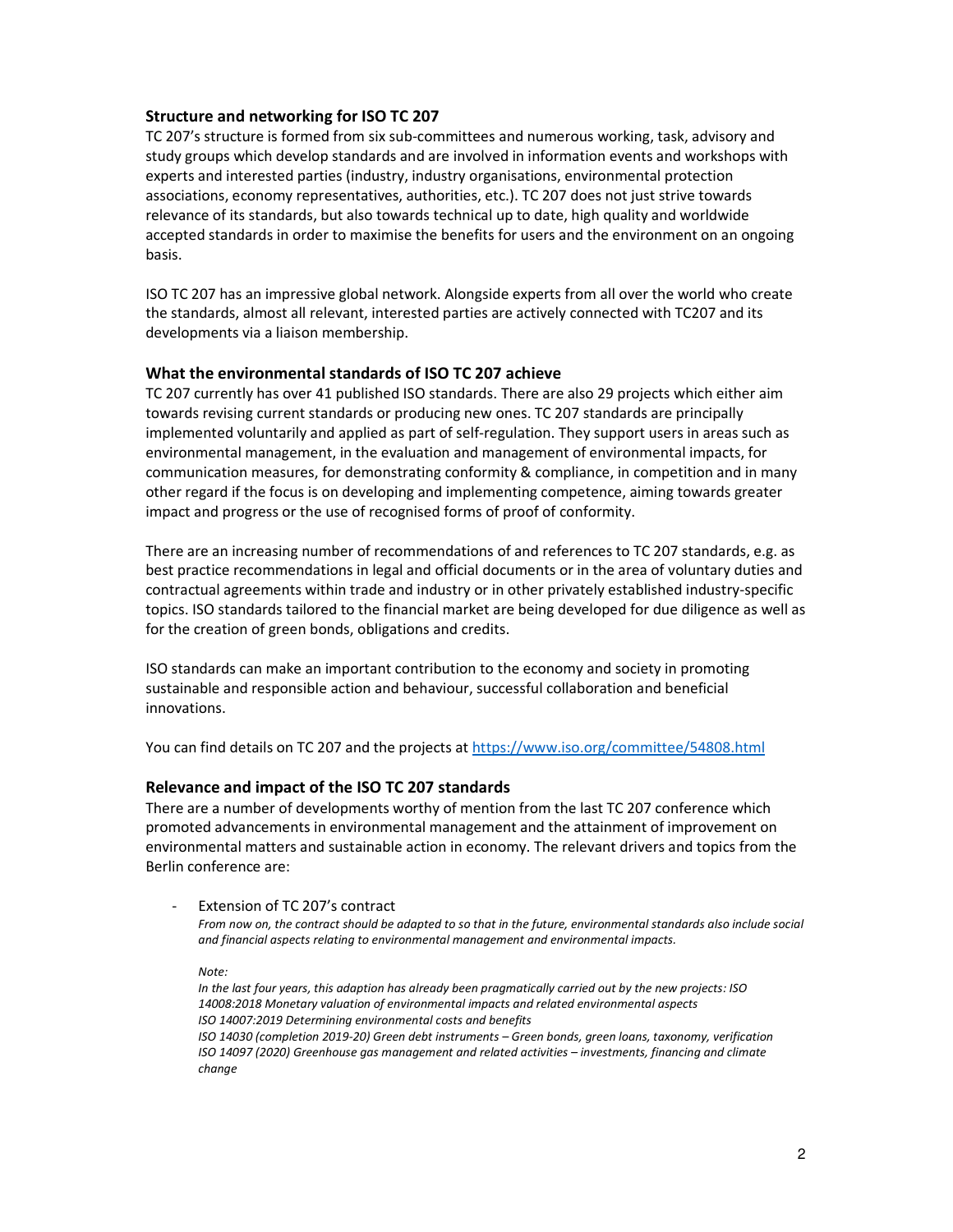- Validation and verification (assurance of reports with environmental information or environmental claims) *The new standard ISO 14016:2019 with guidelines for validation and verification of environment reports or the environmental parts of sustainability reports. The new standard ISO 14065:2020 with verifiable requirements for validation and verification of environmental claims (e.g. statements).*
- Verification of water information *This new standard project ISO 14017 defines the assurance process for water information in the style of ISO 14065, including validations and verifications of information according to the necessary confidence levels.*
- Environment labels and environment achievement declarations of new aspects *Integration of block chain and new technologies. An internal review of the standard portfolio for future relevance will be carried out by the committee in reference to footprint information and electronic labels.*
- Due diligence focus on evaluating locations/companies *The upcoming revision of ISO 14015 with a stronger content focus on capital transactions of the current due diligence standard for evaluating locations.*
- Topic-specific application of ISO 14001 *The new standard ISO 14002 – general and specific guidance on the theme of water management.*
- Future challenges with reference to ISO 14001 *Identifying future themes and determining their relevance for environmental management which can be implemented for the next revision of ISO 14001 (not starting before 2021).*
- Revising the high-level structure for ISO management system standards (MSSs) *TC 207's influence on revision which should be used by 2021 as a revised ISO Directive Annex L for all TCs with MSS. There are currently 45 MSSs based on the high-level structure.*

- Circular economy and sustainable finance

*Both of these recently established new standards, TC 323 Circular Economy and TC 322 Sustainable Finance, tackle issues which are also directly or indirectly relevant to TC 207 Environmental Management. All three TCs are essentially about environmental impacts and socioeconomic consequences. Consequently, TC 207 has just created the mechanism for strategic collaboration and the development of relevant standards. Both new subject areas will be developed in Switzerland in the SNV Committee 174 Environment and Sustainability by establishing three national sub-committees for environmental management, developing the circular economy and the sustainability of financial markets.* 

*There is a clearly increasing awareness of circular economy issues in Switzerland. This can be seen by e.g. tackled topics and available recommendations from economic and political actors as well as private organisations over the past years and recently by the movement CIRCULAR ECONOMY SWITZERLAND especially by its underlying projects and initiatives including the CE2 conference. See* https://www.ce2.ch/news*. Swiss companies and particularly small and medium-sized companies have undoubtedly been making significant progress in environmental management and in the past, they have aimed for impressive advancements towards better environmental efforts.* 

*The basic concepts of a circular economy would be to also offer meaningful and additional strategic potential with regards to the next significant steps in the direction of sustainable economies, innovation and new business possibilities tailored to changing contexts. It has therefore received a lot of attention.* 

- Stronger integration of financial actors within environmental protection matters *The necessity of involving financial actors to increase the impact of the standards on the UNO sustainable development goals (SDGs) for 2030. Currently, 14 of the total 17 SDGs are supported by ISO standards.* 

#### - Standards for green finance

*A new ISO 14100 standard is being prepared with guidance for lenders as well as those seeking credit. This tackles how and according to which criteria environmental aspects and efforts should be presented when green credit is offered or requested.*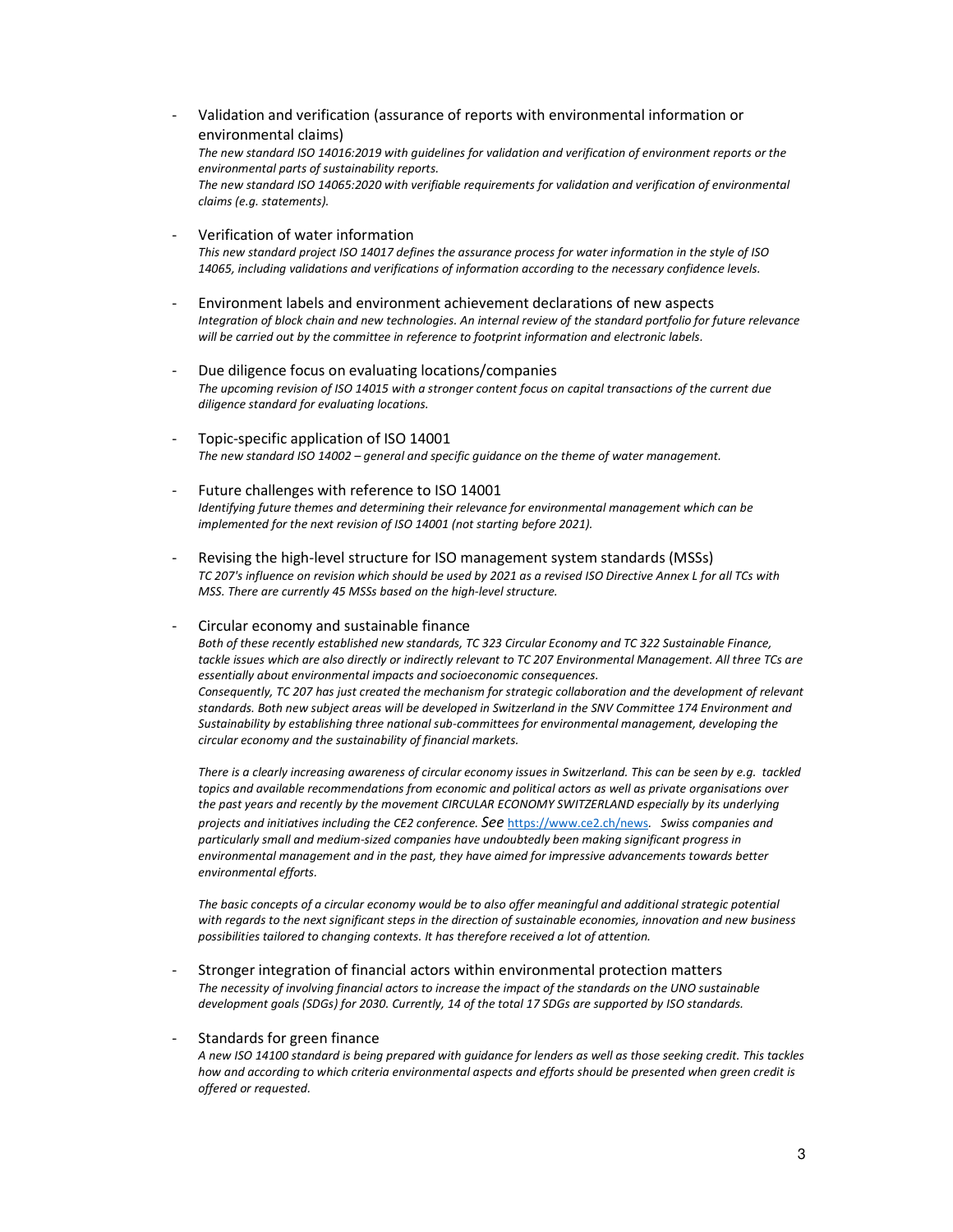New standards and initiatives in the area of climate change *Supporting tools and standards for managing GHG and the effects of climate change and for evaluating the risks of climate change for the financial economy.* 

# **What's next?**

The next TC 207 conference is planned for October/November 2020. The subject will also be discussed in Switzerland in the SNV NK 174 Mirror Committee Environment and Sustainability and in collaboration with interested parties.

# **Links and feedback:**

http://www.charter4.com/iso-14001-certification/ https://www.iso.org/committee/54808.html

Feedback: rene.wasmer@sqs.ch

#### **René Wasmer,**

SQS, Deputy CEO Chairman SNV NK 174 Environment and Sustainability



The Swiss SNV NK 174 Committee accomplishes its mirror roles for the international committees ISO TC 207 Environmental Management, ISO TC 322 Sustainable Finance and ISO TC 323 Circular Economy as well as CEN-CLC/JTC 10 Material Efficiency.

Bern/Zollikofen, 14 July 2019, wsr

# **Supplementary information on the developments in the individual committees**

-----------------------------------------------------------------------------------------------------------------------------------

# **Environmental management system, environmental auditing, valuation – committees SC1, SC2, SC3**

Noteworthy developments include:

Future challenges with reference to ISO 14001

- List of issues started for future themes through SC1 FCSG Future Challenges study group
- *Relevant issues and aspects identified to be taken up in the future revision of ISO 14001*
- *Interim report on TC207 meetings expected in 2020*

Revising the high-level structure for ISO management system standards (MSSs)

- *TC 207's influence on revision which should be used by 2021 as a revised ISO Directive Annex L for all TCs with MSS.*
- *There are currently 45 MSS' based on the high-level structure.*
- *The issue is currently the manner in which the risk-based approach is used in each MSS. The aim of supporting each MSS (understanding and dealing with risks and opportunities) is also suitable.*
- *Various other improvements of the core-text and definitions are aimed to be introduced, normally not changing current requirements. The specification of the HLS-Revision gives boundary conditions for a limited revision, but leaves room to touch new topics under specific conditions such as add-value and additional approvement.*
- *Planned completion of the revised HLS in the form of an ISO Directive Annex L for May 2021.*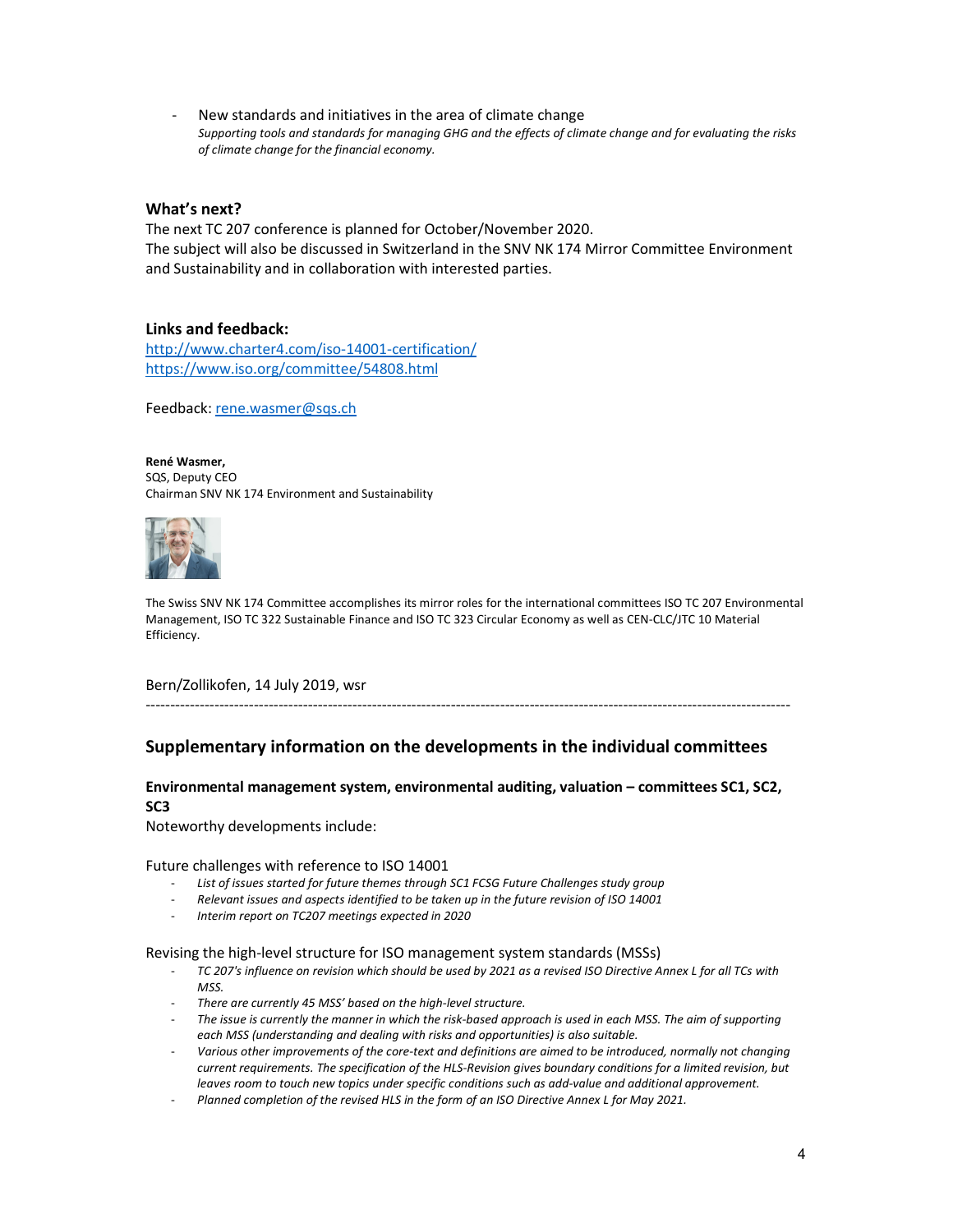#### The new ISO 14002 standard

- *ISO 14002-1 expected to be published in 2019.*
- *ISO 14002-1 and -2 tackle the topic-specific implementation of an EMS 14001 on the case of water management. There will be a set of connected standards based on a generic part of ISO 14002-1 which can form the generic basis for all subject areas that may follow. Based on this, ISO 14002-2 currently under development is an initial specific project on water management.*
- *Project ISO 14002-2 started in 2019.*
- *ISO 14002 standards provide guidance on topic relevance and practices*

#### Standard ISO 14007:2018 Environmental Management – determining costs and benefits

- *To be published at the end of 2019*
- *Develops the guidelines to define the complete socioeconomic impact of an organisation on the environment. In this context internalised and externalised monetary and non-monetary costs and benefits are determined and can be demonstrated quantitatively as well as qualitatively. The basis is the relevant environmental aspects identified by an EMS as well as the environmental impacts e.g. of a company.*
- Such determination is relevant for the completion of internal decision making principles as well as external *communication, e.g. in the context of benefit analysis of ecosystems for the complete overview of impacts regarding relevant SDGs or even as part of Mergers & Acquisitions.*
- *For purely monetary definitions, the sister standards of ISO 14008 were developed which have been in effect since 2018.*

#### Standard ISO 14008:2018 Monetary valuation of environmental impacts

- *To be published at the end of 2018*
- *Tackles the guidelines on monetary valuation of one or more environmental impacts (or effects) on the basis of recognised types of economic calculation beyond market prices, fees or fines (e.g. health costs or life expectancy reduction).*
- *Relevant in relation to internal full-cost calculation outside of usual accounting, e.g. for investment decisions by company top management, for alternative technologies or for external communication purposes with diverse stakeholders.*
- *ISO 14008 is the monetary part of the sister standards ISO 14007.*

#### Standard ISO 14016:2019 for validation and verification

- *To be published in 2019*
- *Tackles the validation and verification of environment and sustainability reports (environmental part)*
- *Relevant in relation to the requirements and expectations of organisations in light of external communication and disclosure of non-financial information*
- *Also called assurance of environment and sustainability reports*

#### Revision of ISO 14015

- *Project approved*
- *The current standard "Environment valuation of sites and organisations" will be revised*
- *It analyses dependence on needs and expectations of "due diligence exercisers"*
- *The relevance of the standards should be increased so the more due dilligence aspects and definitions for capital transactions (Mergers & Acquisitions, company sales, IPO etc.) can be made.*

#### A new standard project for green finance – ISO 14100

*ISO 14100 Guidance on environmental criteria for projects, assets and activities seeking green finance*

- *Editing the project is assigned to TC 207 WG 11*
- *ISO 14100 gives guidance to loaners and those seeking credit on how and according to which criteria environmental aspects and efforts should be presented when green credit is offered or requested.*
- *In many countries, it is already practice for environmental subsidies to be available from banks. A trend is also becoming apparent that loaners are increasingly being required by their sponsors to allocate credit to projects with noticeably positive environmental impacts.*
- *ISO 14100 is aimed at the real economy and describes the processes of how specific projects, capital goods or general activities are to be presented by way of environmental criteria.*
- *In comparison to standard 14030, there will intentionally be no taxonomy suggested. This will be defined differently in each geographical region, if it is even available.*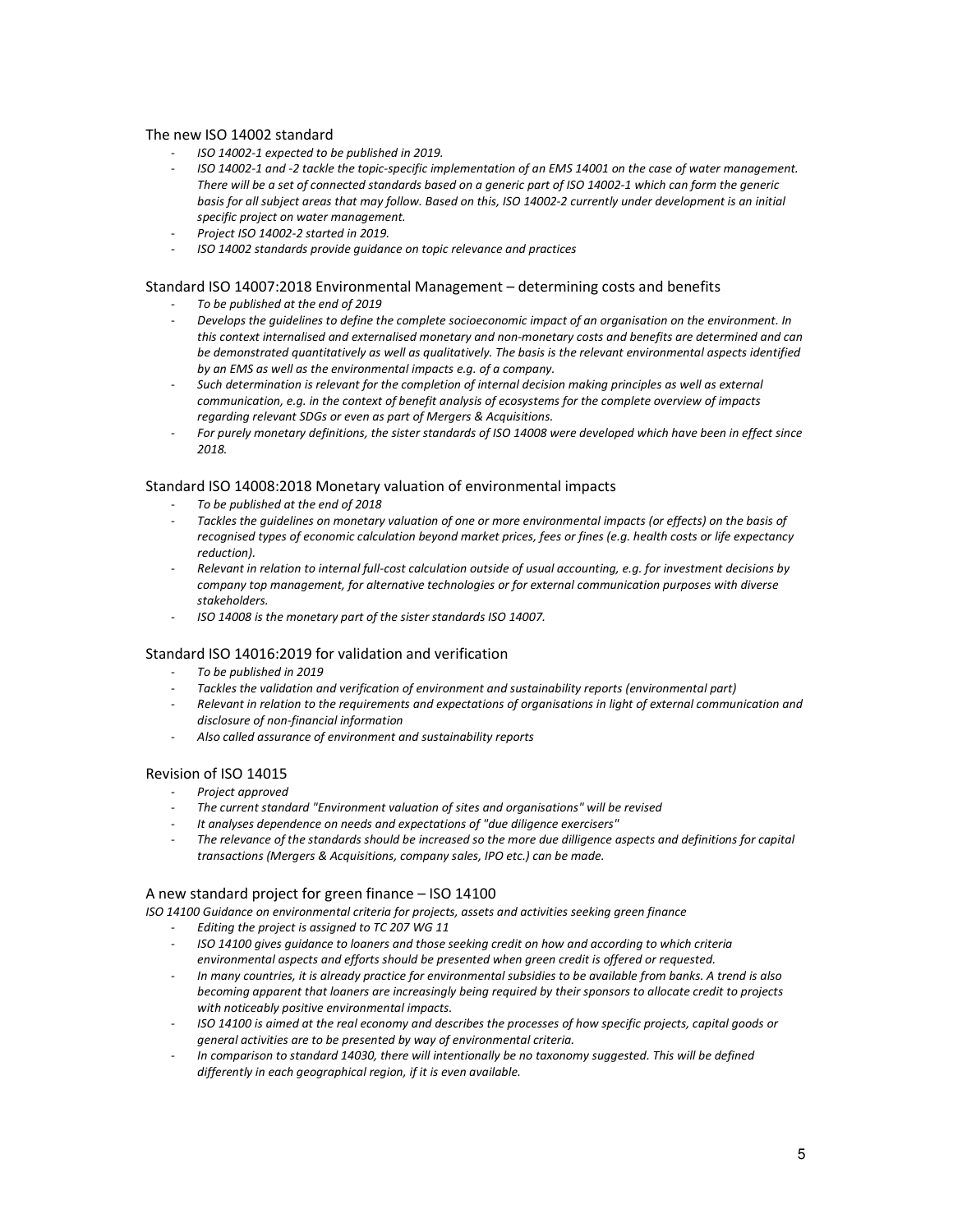## **Environmental labelling and environmental efforts assessment – committees SC 3, SC 4 and SC 5**  Noteworthy developments include:

SC3 environmental labelling is submitting its standard product portfolio with new leadership of a verification and realignment

- *SC3 is under new leadership Grame Drake, Australia*
- *The restructuring of the standard product portfolio affects the series ISO 14020 on environmental labelling. The focus is on user-friendliness and the classification of relevant topics. An ad hoc group determines the other practices.*
- *Example 1: In place of the standards ISO 14021ff, a new, probably three-part standard, possibly ISO 14028, will be produced in which the requirements of the different forms of product related environmental communication will be compiled. In a further, possibly three-part standard, expected to be ISO 14029, the verifications processes should then be dealt with.*
- *Example 2: Expected revision of ISO 14020 in which, alongside determining principles, terms and definitions, the different types of environmental communication about products should be defined in its entirety.*

# Sustainable bank lending – standard series ISO 14030-x:2020 Green debt instruments

Part 1 Green Bonds / Part 2 Green Loans / Part 3 Taxonomy / Part 4 Verification

- *Editing this project is assigned to SC 4*
- Parts 1, 3 and 4 are expected to be published in 2020, part 2 in 2021.
- *Tackles the guidelines for structuring obligations (bonds) or credits (loans) defined and verifiable as 'green', that means with a specific environmental impact such as climate protection measures through targeted financing. Central elements include the application and orientation of the 'green' taxonomy or definitions of terms in part 3 oriented around current taxonomies (climate bond initiatives, EU taxonomy in development). Verifying the use of resources will be given specific attention but it is also about the credibility of both loaners and those seeking credit.*
- *This new standard is designed for certification but can also be used as the first international standard for the definition of sustainable bank lending. The initiative for the standard comes from international banks and insurers who have already placed many green bonds of various influence on the capital markets, but the existence of a uniform and globally applicable standard is considered necessary in order to deal with the demand.*
- *The standard puts forward the first project of TC 207 to directly address the financial markets and the rapidly growing needs within financing (see monetary part of the sister standards ISO 14007).*

#### New standard for ecological assessment ISO/NP TS 14074

- *This new project has been assigned to SC5 Life Cycle Assessment.*
- *Specification ISO/NP TS 14074 "Environmental management life cycle assessment Principles, requirements and guidelines for normalisation, weighting and interpretation"*
- *Different types of measurements within ecological assessments are developed as well as the distance-to-target process, which is based on the Swiss environmental impact points method. Rules regarding weighting are also defined following the panel process.*
- *Project launched in 2019*

# **Life cycle valuation and GHG management – committee SC 7**

Noteworthy developments include:

Focus of SC7 on greenhouse gas management and related activities

- *SC7 develops standards to manage GHG emissions and to adapt to the effects of climate change (climate change adaptation) with the aim of supporting the goals of sustainability. Relevant standard initiatives are prepared by two Task Groups.*
- *An initiative on the theme of "Climate neutrality" was postponed because, for the offsetting of climate benefits realised elsewhere, a consensus could not be reached for products, among other items.*

#### The following projects for the standards are currently under way for SC7 (for details, see https://www.iso.org/committee/54808.html)

- *ISO/CD 14065 Greenhouse gases Requirements for greenhouse gas validation and verification bodies for use in accreditation or other forms of recognition*
- *ISO/NP TR 14069 Greenhouse gases Quantification and reporting of greenhouse gas emissions for organizations -- Guidance for the application of ISO 14064-1*